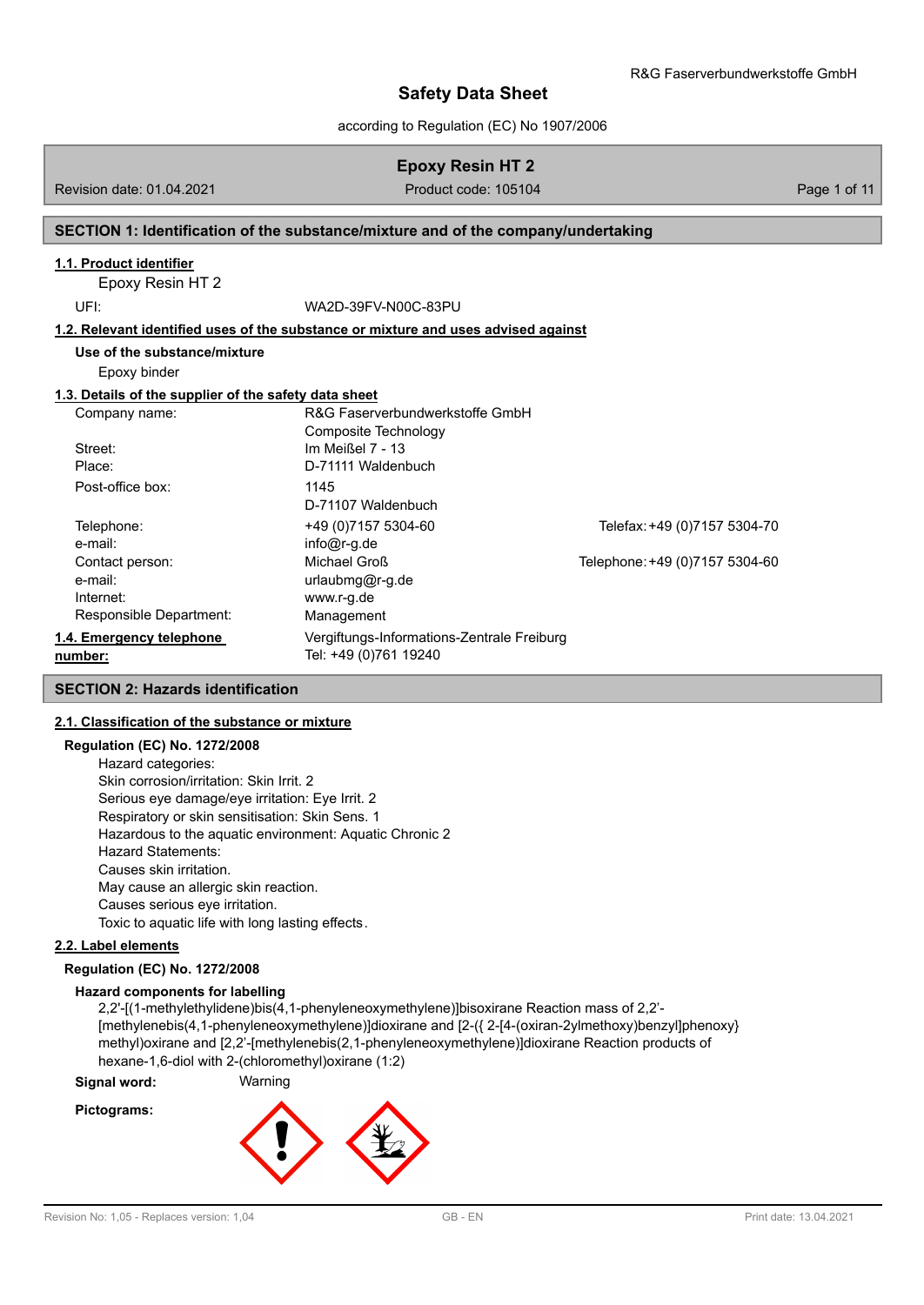according to Regulation (EC) No 1907/2006

# **Epoxy Resin HT 2**

Revision date: 01.04.2021 **Product code: 105104** Page 2 of 11

# **Hazard statements**

| H315 | Causes skin irritation.                          |
|------|--------------------------------------------------|
| H317 | May cause an allergic skin reaction.             |
| H319 | Causes serious eye irritation.                   |
| H411 | Toxic to aquatic life with long lasting effects. |

#### **Precautionary statements**

| P <sub>501</sub> | Entsorgung des Inhalts / des Behälters gemäß den örtlichen / regionalen / nationalen/<br>internationalen Vorschriften.              |
|------------------|-------------------------------------------------------------------------------------------------------------------------------------|
| P333+P313        | If skin irritation or rash occurs: Get medical advice/attention.                                                                    |
| P305+P351+P338   | IF IN EYES: Rinse cautiously with water for several minutes. Remove contact lenses, if<br>present and easy to do. Continue rinsing. |
| P <sub>280</sub> | Wear protective gloves and eye/face protection.                                                                                     |
| P273             | Avoid release to the environment.                                                                                                   |
| P <sub>261</sub> | Avoid breathing dust/fume/gas/mist/vapours/spray.                                                                                   |

**Special labelling of certain mixtures**

EUH205 Contains epoxy constituents. May produce an allergic reaction.

# **2.3. Other hazards**

No information available.

# **SECTION 3: Composition/information on ingredients**

# **3.2. Mixtures**

#### **Hazardous components**

| CAS No      | Chemical name                                                                                            |                                                                                   |                   |         |  |  |  |
|-------------|----------------------------------------------------------------------------------------------------------|-----------------------------------------------------------------------------------|-------------------|---------|--|--|--|
|             | EC No                                                                                                    | Index No                                                                          | <b>REACH No</b>   |         |  |  |  |
|             | <b>GHS Classification</b>                                                                                |                                                                                   |                   |         |  |  |  |
| 9003-36-5   | epoxy resin (number average molecular weight <= 700), reaction product: bisphenol-F-<br>(epichlorhydrin) |                                                                                   |                   |         |  |  |  |
|             | 500-006-8                                                                                                | 603-074-00-8                                                                      | 01-2119454392-40  |         |  |  |  |
|             |                                                                                                          | Skin Irrit. 2, Eye Irrit. 2, Skin Sens. 1, Aquatic Chronic 2; H315 H319 H317 H411 |                   |         |  |  |  |
| 1675-54-3   | [2,2'-[(1-methylethylidene)bis(4,1-phenyleneoxymethylene)] bisoxirane                                    |                                                                                   |                   | 25-50 % |  |  |  |
|             |                                                                                                          |                                                                                   | 01-2119456619-26  |         |  |  |  |
|             | Skin Irrit. 2, Eye Irrit. 2, Skin Sens. 1, Aquatic Chronic 2; H315 H319 H317 H411                        |                                                                                   |                   |         |  |  |  |
| 933999-84-9 | Reaction products of hexane-1,6-diol with 2-(chloromethyl) oxirane (1:2)                                 |                                                                                   |                   |         |  |  |  |
|             | 618-939-5                                                                                                |                                                                                   | 101-2119463471-41 |         |  |  |  |
|             | Skin Irrit. 2, Eye Irrit. 2, Skin Sens. 1, Aquatic Chronic 3; H315 H319 H317 H412                        |                                                                                   |                   |         |  |  |  |

Full text of H and EUH statements: see section 16.

# **Specific Conc. Limits, M-factors and ATE**

| <b>CAS No</b> | IEC No                                                                                                                   | <b>I</b> Chemical name                                                                                         | Quantity       |  |
|---------------|--------------------------------------------------------------------------------------------------------------------------|----------------------------------------------------------------------------------------------------------------|----------------|--|
|               |                                                                                                                          | Specific Conc. Limits, M-factors and ATE                                                                       |                |  |
| 9003-36-5     | 1500-006-8                                                                                                               | $ epoxy$ resin (number average molecular weight $\leq$ 700), reaction product:<br>bisphenol-F-(epichlorhydrin) | $20 - 25 \%$ % |  |
|               | dermal: LD50 = > 2000 mg/kg; oral: LD50 = > 2000 mg/kg Skin Irrit. 2: H315: >= 5 - 100 Eye<br>Irrit. 2: H319: >= 5 - 100 |                                                                                                                |                |  |
| 1675-54-3     |                                                                                                                          | [2,2'-[(1-methylethylidene)bis(4,1-phenyleneoxymethylene)] bisoxirane                                          | 25-50 % %      |  |
|               |                                                                                                                          | dermal: LD50 = 23000 mg/kg; oral: LD50 = 15000 mg/kg                                                           |                |  |
| 933999-84-9   | 1618-939-5                                                                                                               | Reaction products of hexane-1,6-diol with 2-(chloromethyl) oxirane (1:2)                                       | $10 - 25 \%$   |  |
|               |                                                                                                                          | dermal: LD50 = 2000 mg/kg; oral: LD50 = 2190 mg/kg                                                             |                |  |

# **SECTION 4: First aid measures**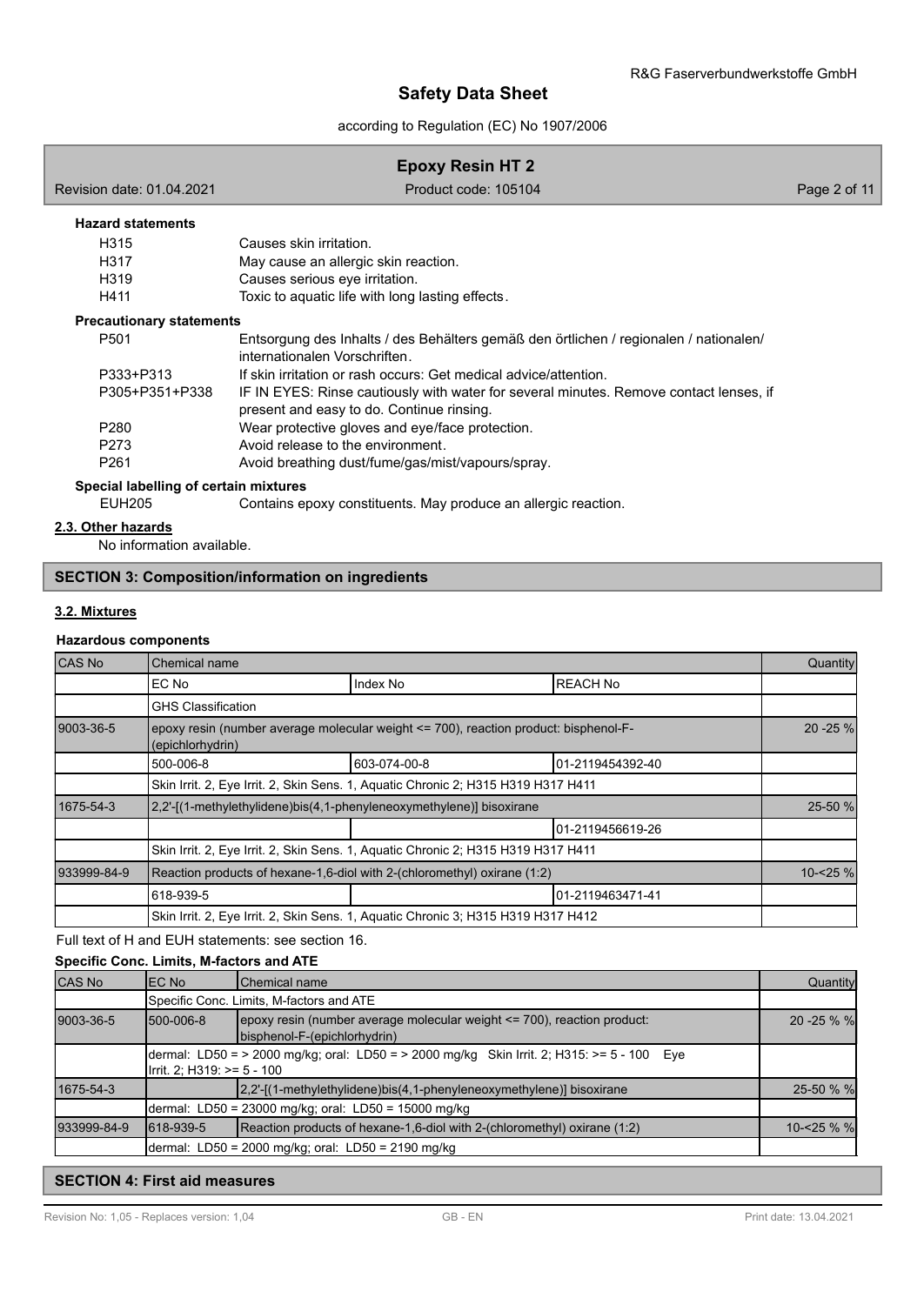according to Regulation (EC) No 1907/2006

# **Epoxy Resin HT 2**

Revision date: 01.04.2021 **Product code: 105104** Page 3 of 11

# **4.1. Description of first aid measures**

#### **General information**

Immediately remove any clothing contaminated with product.

#### **After inhalation**

Supply plenty of fresh air and seek medical attention for safety reasons. In case of unconsciousness, position and transport in stable lateral position.

#### **After contact with skin**

Immediately with water and soap and rinse thoroughly. Consult a doctor if skin irritation persists.

#### **After contact with eyes**

Rinse opened eye for several minutes with running water. Consult a doctor if symptoms persist.

#### **After ingestion**

Rinse mouth immediately and drink plenty of water.

#### **4.2. Most important symptoms and effects, both acute and delayed**

No information available.

#### **4.3. Indication of any immediate medical attention and special treatment needed**

No information available.

### **SECTION 5: Firefighting measures**

# **5.1. Extinguishing media**

# **Suitable extinguishing media**

CO2, extinguishing powder or water spray. Fight larger fires with water spray. Adapt fire extinguishing measures to the surroundings.

#### **5.2. Special hazards arising from the substance or mixture**

Carbon monoxide (CO) Under certain fire conditions, traces of toxic substances cannot be excluded, such as: Hydrogen chloride (HCl)

#### **5.3. Advice for firefighters**

Wear a self-contained breathing apparatus and chemical protective clothing. Full protection suit.

#### **Additional information**

Fire residues and contaminated extinguishing water must be disposed of in accordance with official regulations. Contaminated extinguishing water must be collected separately and must not be allowed to enter the sewage system.

# **SECTION 6: Accidental release measures**

#### **6.1. Personal precautions, protective equipment and emergency procedures**

#### **General measures**

Wear protective equipment. Keep unprotected persons away.

#### **6.2. Environmental precautions**

Do not discharge into drains/surface waters/groundwater. Do not discharge into the subsoil/soil.

# **6.3. Methods and material for containment and cleaning up**

# **For containment**

Absorb with liquid-binding material (sand, diatomaceous earth, acid binders, universal binders, sawdust). Ensure adequate ventilation.

#### **Other information**

Absorb with liquid-binding material (sand, diatomaceous earth, acid- or universal binding agents). Treat the recovered material as prescribed in the section on waste disposal.

# **6.4. Reference to other sections**

Safe handling: see section 7 Personal protection equipment: see section 8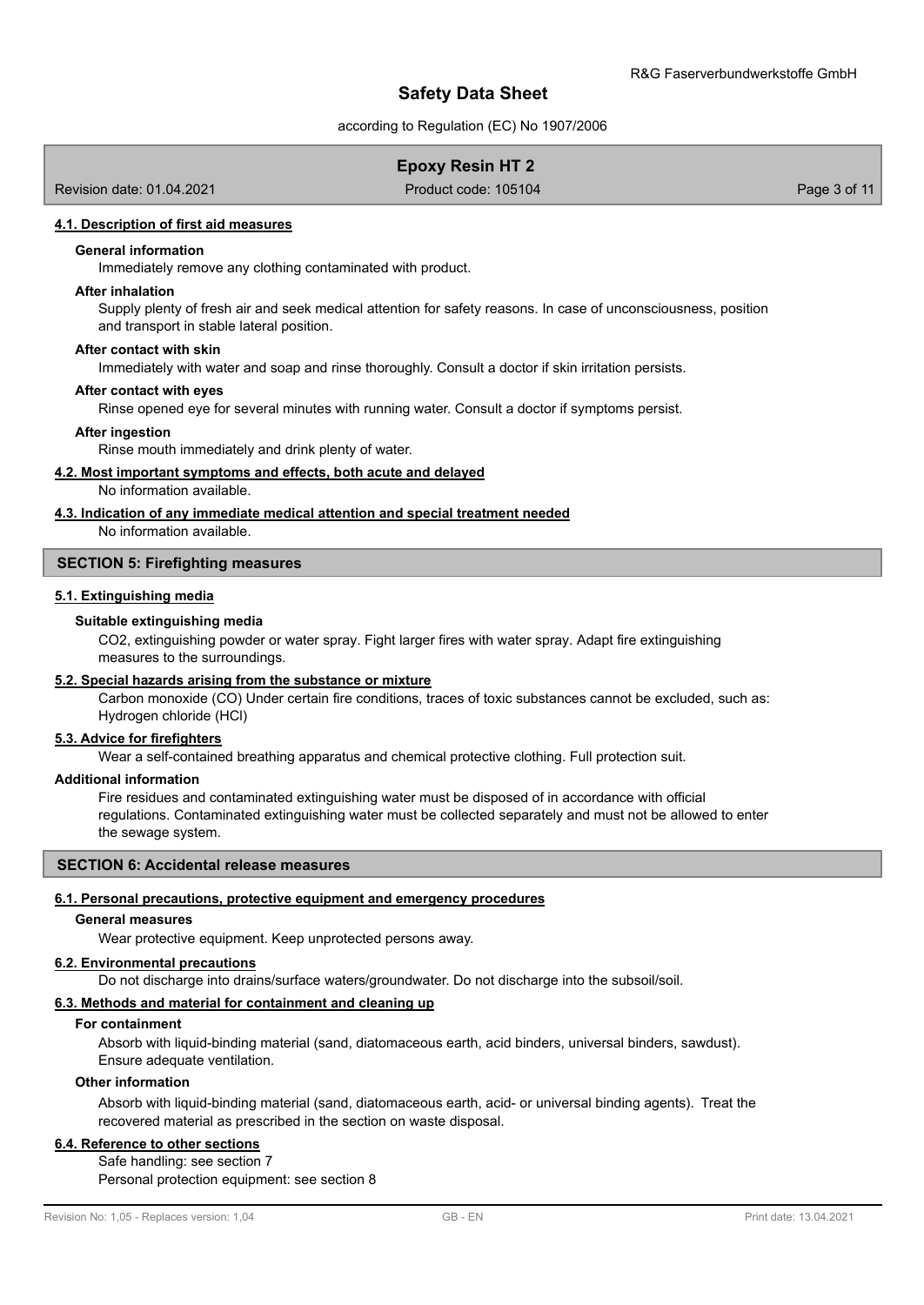according to Regulation (EC) No 1907/2006

# **Epoxy Resin HT 2**

Revision date: 01.04.2021 **Product code: 105104** Page 4 of 11

Disposal: see section 13

# **SECTION 7: Handling and storage**

#### **7.1. Precautions for safe handling**

#### **Advice on safe handling**

Ensure good ventilation/exhaustion at the workplace. Avoid formation of aerosols.

#### **Advice on protection against fire and explosion**

No special fire protection measures are necessary.

# **7.2. Conditions for safe storage, including any incompatibilities**

#### **Requirements for storage rooms and vessels**

Employ reliable measures to prevent the product from entering the soil. Keep only in the original container.

#### **Hints on joint storage**

Store separately from foodstuffs.

# **Further information on storage conditions**

Store container in a well-ventilated place.

# **7.3. Specific end use(s)**

No further relevant information available.

# **SECTION 8: Exposure controls/personal protection**

# **8.1. Control parameters**

#### **DNEL/DMEL values**

| <b>CAS No</b>          | Substance                                                                |                |                |                           |
|------------------------|--------------------------------------------------------------------------|----------------|----------------|---------------------------|
| DNEL type              |                                                                          | Exposure route | Effect         | Value                     |
| 1675-54-3              | 2,2'-[(1-methylethylidene)bis(4,1-phenyleneoxymethylene)] bisoxirane     |                |                |                           |
| Worker DNEL,           |                                                                          | dermal         |                | $0,75$ mg/kg<br>bw/day    |
| Worker DNEL,           |                                                                          | linhalation    |                | $4,93 \text{ mg/m}^3$     |
| 933999-84-9            | Reaction products of hexane-1,6-diol with 2-(chloromethyl) oxirane (1:2) |                |                |                           |
| Worker DNEL, acute     |                                                                          | dermal         | <b>I</b> local | $22,6$ mg/cm <sup>2</sup> |
| Worker DNEL, long-term |                                                                          | Idermal        | Hocal          | $22,6$ mg/cm <sup>2</sup> |
| Worker DNEL, long-term |                                                                          | Idermal        | systemic       | 2.8 mg/kg bw/day          |
| Worker DNEL, acute     |                                                                          | linhalation    | systemic       | $4.9$ mg/m <sup>3</sup>   |
| Worker DNEL, long-term |                                                                          | linhalation    | systemic       | $4.9 \text{ mg/m}^3$      |
| Worker DNEL, long-term |                                                                          | linhalation    | Ilocal         | $0,44 \text{ mg/m}^3$     |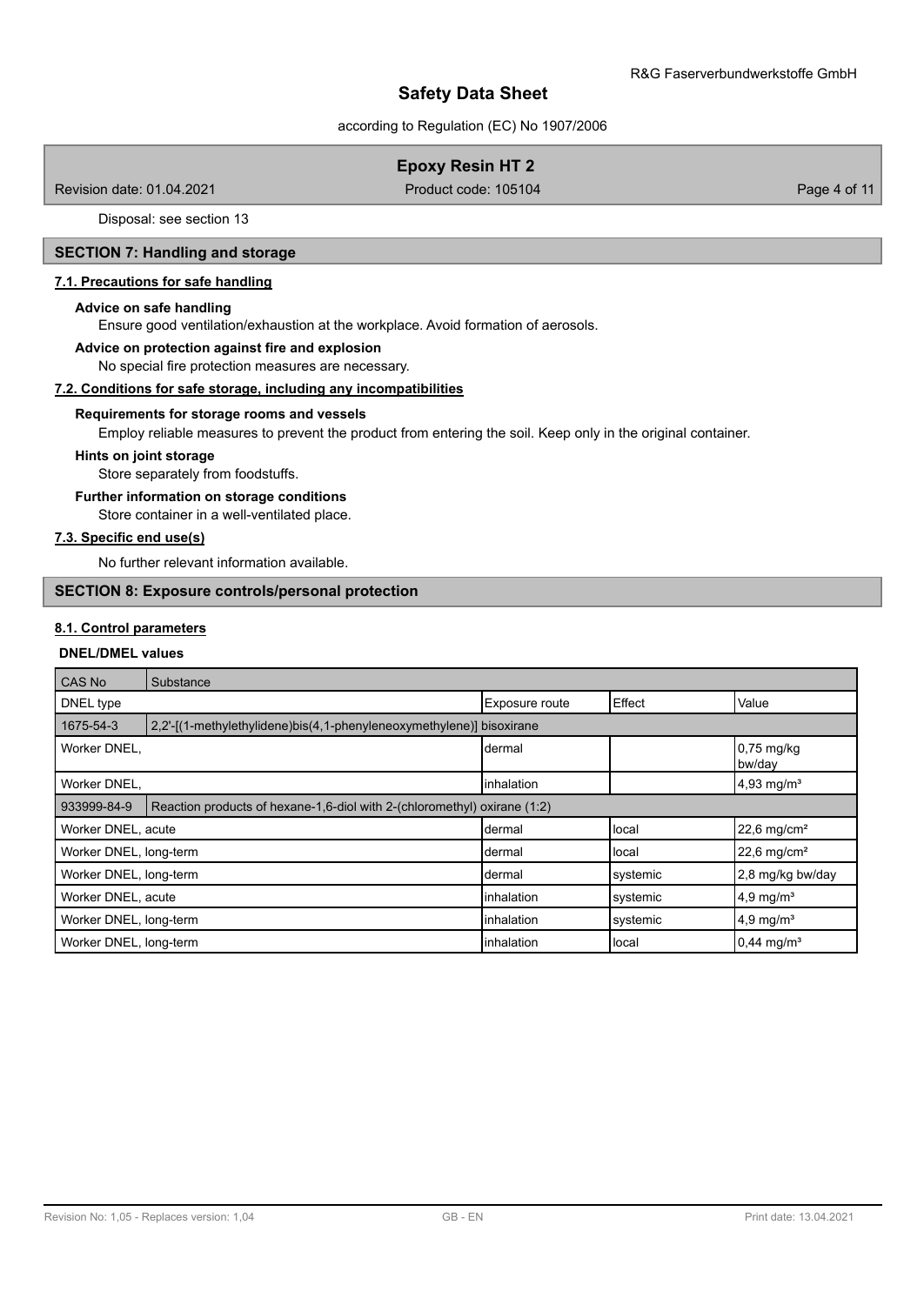according to Regulation (EC) No 1907/2006

**Epoxy Resin HT 2**

Revision date: 01.04.2021 **Product code: 105104** Page 5 of 11

#### **PNEC values**

| CAS No                                                        | Substance                                                                |              |  |  |  |
|---------------------------------------------------------------|--------------------------------------------------------------------------|--------------|--|--|--|
| Value<br>Environmental compartment                            |                                                                          |              |  |  |  |
| 1675-54-3                                                     | 2,2'-[(1-methylethylidene)bis(4,1-phenyleneoxymethylene)] bisoxirane     |              |  |  |  |
| Freshwater                                                    |                                                                          | $0,006$ mg/l |  |  |  |
| Marine water                                                  |                                                                          | 0,001 mg/l   |  |  |  |
| Freshwater sediment                                           |                                                                          | 0,341 mg/kg  |  |  |  |
| Marine sediment                                               |                                                                          | 0,034 mg/kg  |  |  |  |
| Secondary poisoning                                           | 11 mg/kg                                                                 |              |  |  |  |
| Micro-organisms in sewage treatment plants (STP)<br>$10$ mg/l |                                                                          |              |  |  |  |
| Soil                                                          |                                                                          | 0,065 mg/kg  |  |  |  |
| 933999-84-9                                                   | Reaction products of hexane-1,6-diol with 2-(chloromethyl) oxirane (1:2) |              |  |  |  |
| Freshwater                                                    |                                                                          | 0,0115 mg/l  |  |  |  |
| Marine water                                                  |                                                                          | 0,00115 mg/l |  |  |  |
| Marine water (intermittent releases)                          | 0,0283 mg/kg                                                             |              |  |  |  |
| Freshwater sediment                                           | 0,283 mg/kg                                                              |              |  |  |  |
| Micro-organisms in sewage treatment plants (STP)              | 1 mg/l                                                                   |              |  |  |  |
| Soil                                                          |                                                                          | 0,223 mg/kg  |  |  |  |

#### **Additional advice on limit values**

 The product does not contain any relevant quantities of substances with workplace -related limit values to be monitored.

#### **8.2. Exposure controls**



#### **Protective and hygiene measures**

Keep away from food, drink and animal feeding stuffs. Immediately remove contaminated, soaked clothing. Wash hands before breaks and at the end of work. Avoid contact with eyes and skin.

#### **Eye/face protection**

Protective goggles

#### **Hand protection**

The glove material must be impermeable and resistant to the product / substance / preparation. Selection of the glove material considering the breakthrough times, permeation rates and degradation. Before each new use of the glove, the tightness must be tested. Preventive skin protection by using skin protectant is recommended. Glove material: Butyl rubber Nitrile rubber Recommended material thickness: = 0.4 mm The selection of a suitable glove depends not only on the material, but also on other quality characteristics and varies from manufacturer to manufacturer. As the product is a preparation of several substances, the resistance of glove materials cannot be calculated in advance and must therefore be checked before use. Penetration time of the glove material The exact penetration time must be obtained from the protective glove manufacturer and must be observed.

### **Skin protection**

Wear suitable protective clothing.

#### **Respiratory protection**

In case of inadequate ventilation wear respiratory protection.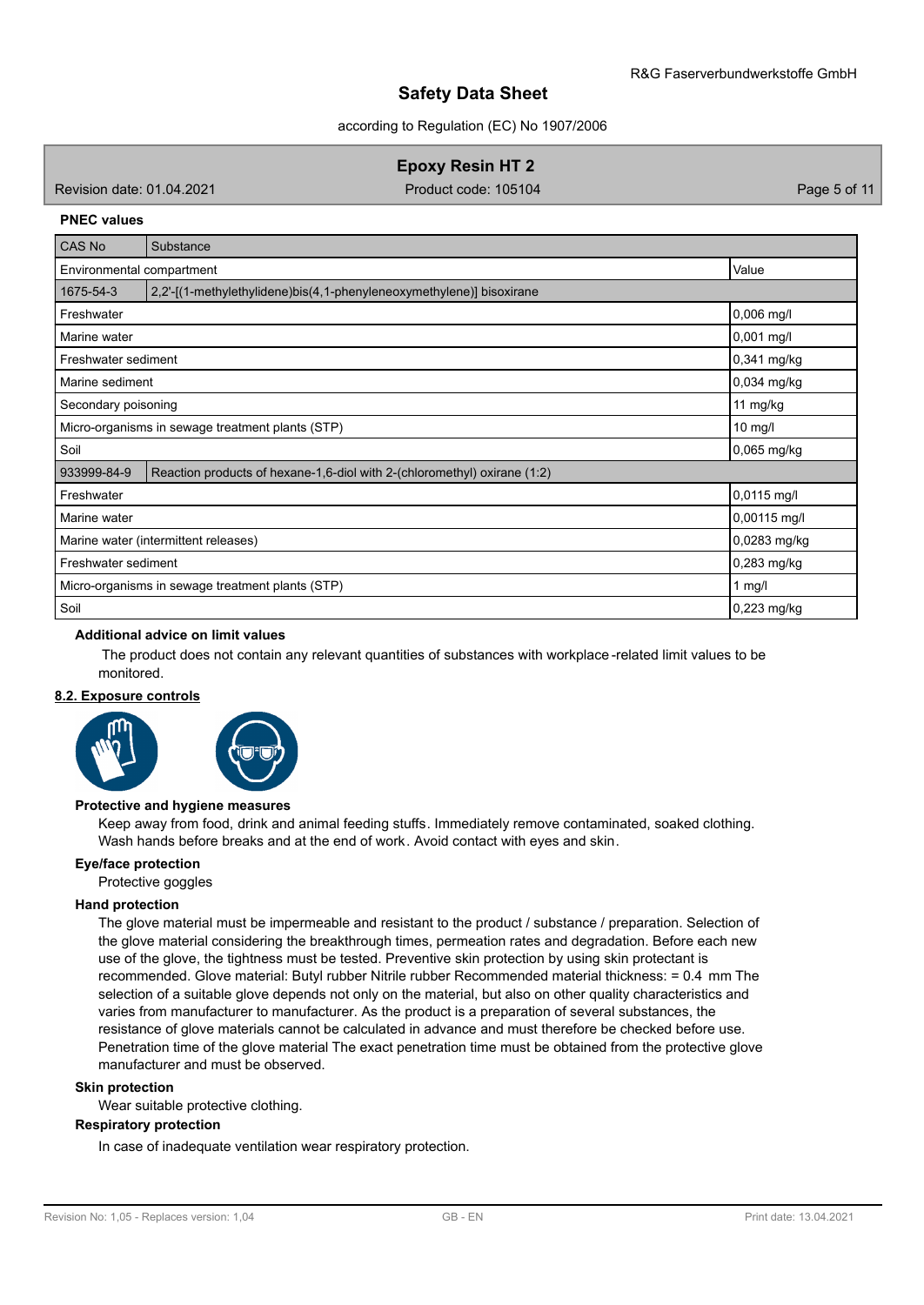according to Regulation (EC) No 1907/2006

# **Epoxy Resin HT 2**

Revision date: 01.04.2021 **Product code: 105104** Page 6 of 11

# **SECTION 9: Physical and chemical properties**

# **9.1. Information on basic physical and chemical properties**

| Physical state: | liauid         |
|-----------------|----------------|
| Colour:         | light yellow   |
| Odour:          | characteristic |

|                                                                         |                                  | <b>Test method</b> |
|-------------------------------------------------------------------------|----------------------------------|--------------------|
| pH-Value:                                                               | not determined                   |                    |
| Changes in the physical state                                           |                                  |                    |
| Melting point:                                                          | not determined                   |                    |
| Boiling point or initial boiling point and<br>boiling range:            | $>$ 200 °C                       |                    |
| Flash point:                                                            | $>$ 100 °C                       |                    |
| <b>Flammability</b><br>Solid/liquid:<br>Gas:                            | not applicable<br>not applicable |                    |
| <b>Explosive properties</b><br>The product is not explosive.            |                                  |                    |
| Lower explosion limits:                                                 | not determined                   |                    |
| Upper explosion limits:                                                 | not determined                   |                    |
| Auto-ignition temperature:                                              | 300 °C                           |                    |
| <b>Oxidizing properties</b><br>Not oxidising.                           |                                  |                    |
| Vapour pressure:<br>(at 20 $°C$ )                                       | 1 <sub>hPa</sub>                 |                    |
| Density (at 20 °C):                                                     | $1,13$ g/cm <sup>3</sup>         |                    |
| Solubility in other solvents<br>Not miscible or only slightly miscible. |                                  |                    |
| Viscosity / dynamic:                                                    | 380 mPa·s ISO 3219               |                    |
| 9.2. Other information                                                  |                                  |                    |
| Solid content:                                                          | not determined                   |                    |

# **SECTION 10: Stability and reactivity**

#### **10.1. Reactivity**

No further relevant information available.

# **10.2. Chemical stability**

Thermal decomposition / conditions to be avoided: No decomposition if used as directed.

# **10.3. Possibility of hazardous reactions**

Partially very violent reactions with bases as well as numerous organic substance classes such as alcohols and amines. Polymerization under heat generation.

### **10.4. Conditions to avoid**

No further relevant information available.

# **10.5. Incompatible materials**

No further relevant information available.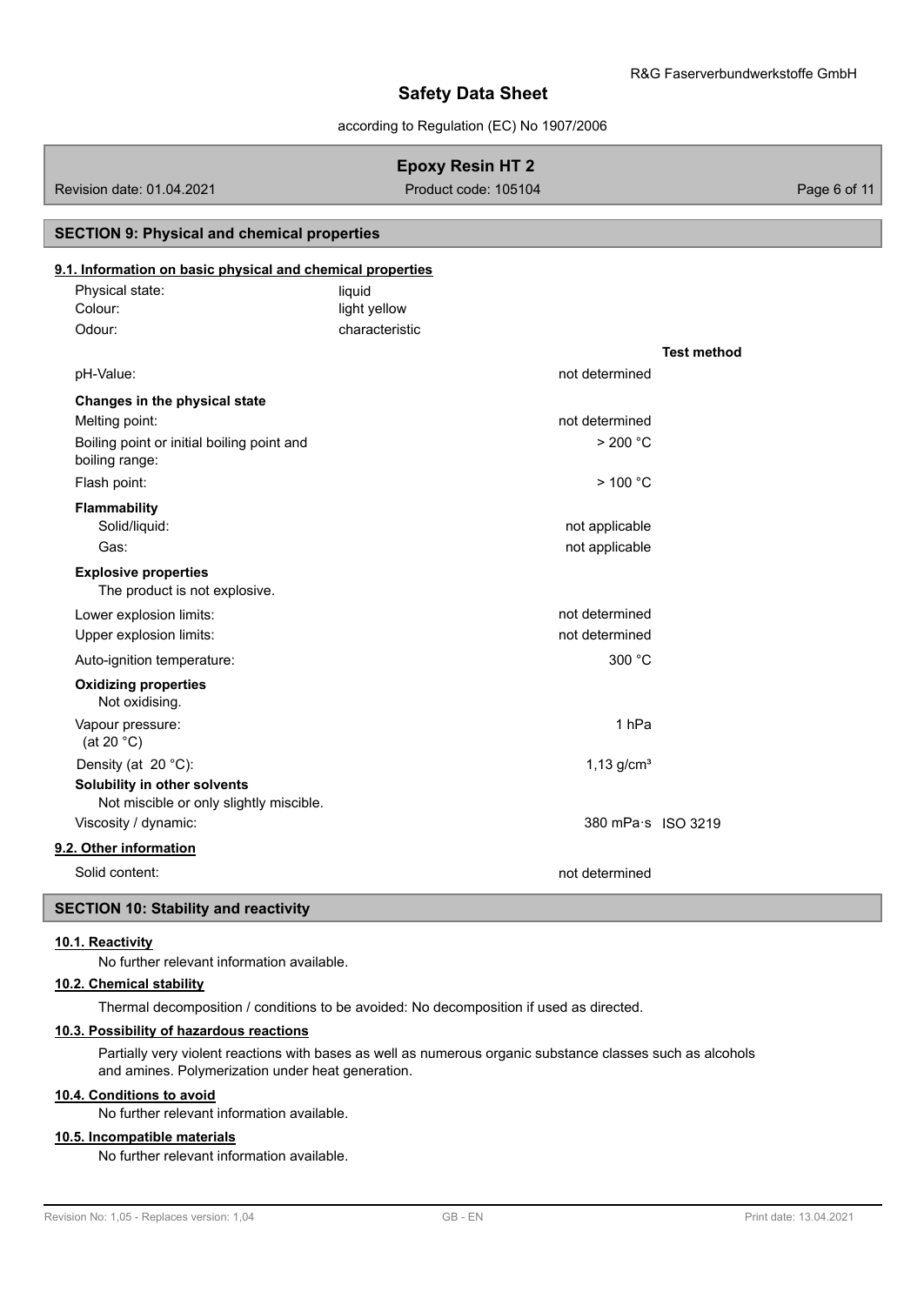according to Regulation (EC) No 1907/2006

# **Epoxy Resin HT 2**

Revision date: 01.04.2021 **Product code: 105104** Page 7 of 11

# **10.6. Hazardous decomposition products**

Irritant gases / vapors

# **SECTION 11: Toxicological information**

# **11.1. Information on hazard classes as defined in Regulation (EC) No 1272/2008**

#### **Acute toxicity**

| CAS No      | Chemical name                                                            |                                    |                                                                                                      |        |        |  |  |
|-------------|--------------------------------------------------------------------------|------------------------------------|------------------------------------------------------------------------------------------------------|--------|--------|--|--|
|             | Exposure route                                                           | Dose                               | <b>Species</b>                                                                                       | Source | Method |  |  |
| 9003-36-5   |                                                                          |                                    | epoxy resin (number average molecular weight <= 700), reaction product: bisphenol-F-(epichlorhydrin) |        |        |  |  |
|             | oral                                                                     | LD50<br>> 2000<br>mg/kg            | Rat                                                                                                  |        |        |  |  |
|             | dermal                                                                   | LD50<br>> 2000<br>mg/kg            | Rabbit                                                                                               |        |        |  |  |
| 1675-54-3   | 2,2'-[(1-methylethylidene)bis(4,1-phenyleneoxymethylene)] bisoxirane     |                                    |                                                                                                      |        |        |  |  |
|             | oral                                                                     | LD50<br>15000<br>mg/kg             | rat                                                                                                  |        |        |  |  |
|             | dermal                                                                   | LD <sub>50</sub><br>23000<br>mg/kg | rabbit                                                                                               |        |        |  |  |
| 933999-84-9 | Reaction products of hexane-1,6-diol with 2-(chloromethyl) oxirane (1:2) |                                    |                                                                                                      |        |        |  |  |
|             | oral                                                                     | LD50<br>2190<br>mg/kg              | rat                                                                                                  |        |        |  |  |
|             | dermal                                                                   | 2000<br>LD50<br>mg/kg              | rabbit                                                                                               |        |        |  |  |

# **Irritation and corrosivity**

On the skin: Causes skin irritation. Serious eye damage/irritation: Causes severe eye irritation.

#### **Sensitising effects**

May cause an allergic skin reaction.

#### **Carcinogenic/mutagenic/toxic effects for reproduction**

Based on available data, the classification criteria are not met.

# **STOT-single exposure**

Based on available data, the classification criteria are not met.

#### **STOT-repeated exposure**

Based on available data, the classification criteria are not met.

#### **Aspiration hazard**

Based on available data, the classification criteria are not met.

#### **Additional information on tests**

The mixture is classified as hazardous according to regulation (EC) No 1272/2008 [CLP].

# **SECTION 12: Ecological information**

#### **12.1. Toxicity**

Aquatic toxicity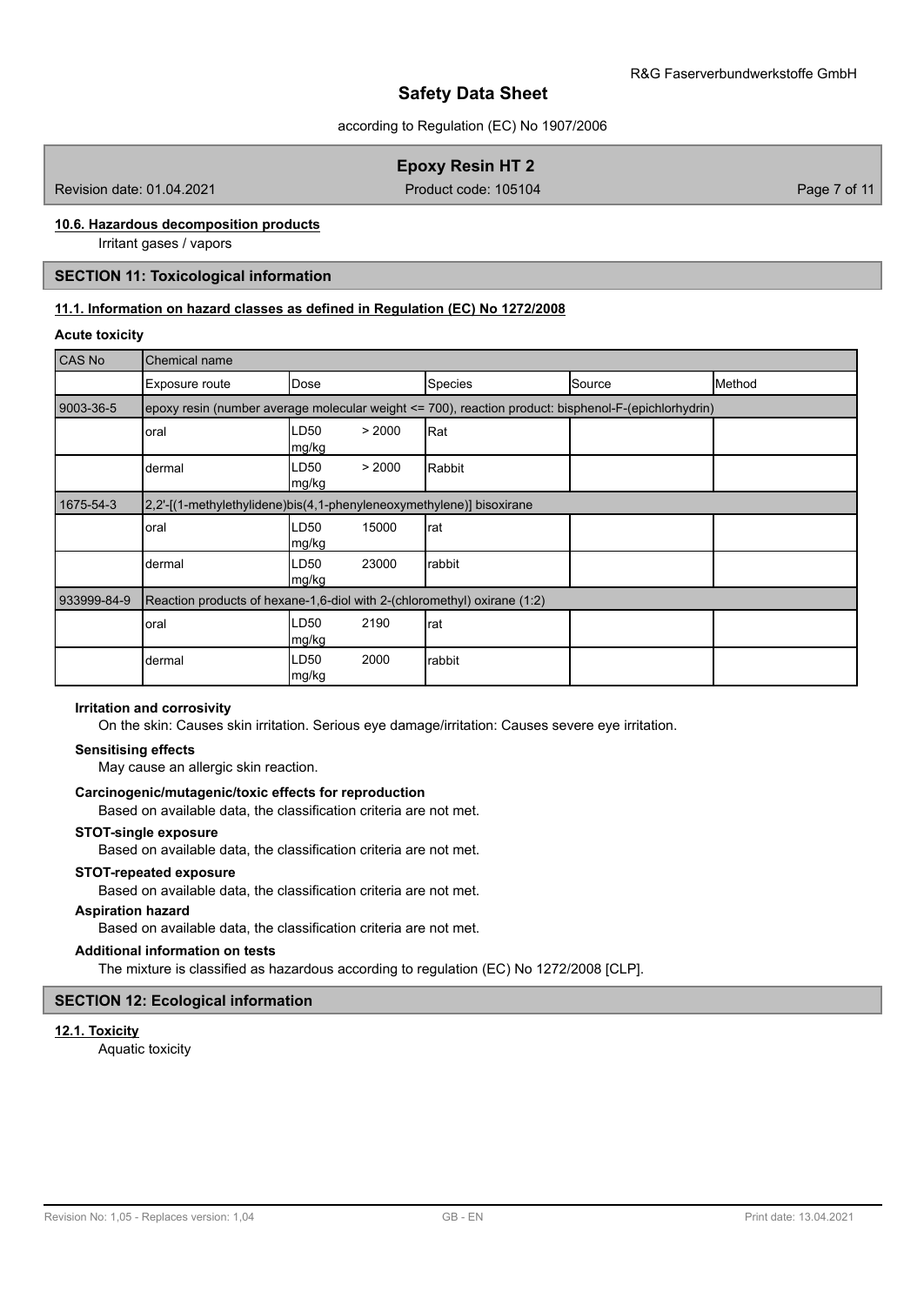# according to Regulation (EC) No 1907/2006

# **Epoxy Resin HT 2**

Revision date: 01.04.2021 **Product code: 105104** Page 8 of 11

| CAS No      | Chemical name                                                                                        |                     |            |           |                                            |        |        |
|-------------|------------------------------------------------------------------------------------------------------|---------------------|------------|-----------|--------------------------------------------|--------|--------|
|             | Aquatic toxicity                                                                                     | Dose                |            |           | [h] $\vert$ [d] Species                    | Source | Method |
| 9003-36-5   | epoxy resin (number average molecular weight <= 700), reaction product: bisphenol-F-(epichlorhydrin) |                     |            |           |                                            |        |        |
|             | Acute fish toxicity                                                                                  | <b>LC50</b><br>mg/l | 2,54       | 96 hl     |                                            |        |        |
| 1675-54-3   | 2,2'-[(1-methylethylidene)bis(4,1-phenyleneoxymethylene)] bisoxirane                                 |                     |            |           |                                            |        |        |
|             | Acute fish toxicity                                                                                  | <b>LC50</b>         | $2$ mg/l   |           | 96 hOncorhynchus mykiss<br>(Rainbow trout) |        |        |
|             | Acute algae toxicity                                                                                 | ErC50               | 11 mg/l    |           | 72 halgae                                  |        |        |
|             | Acute crustacea toxicity                                                                             | EC50                | $1,8$ mg/l |           | 48 h Daphnia magna                         |        |        |
| 933999-84-9 | Reaction products of hexane-1,6-diol with 2-(chloromethyl) oxirane (1:2)                             |                     |            |           |                                            |        |        |
|             | Acute fish toxicity                                                                                  | <b>LC50</b>         | $30$ mg/l  | 96 hlfish |                                            |        |        |
|             | Acute algae toxicity                                                                                 | ErC50               | 11 $mg/l$  |           | 72 halgae                                  |        |        |
|             | Acute crustacea toxicity                                                                             | <b>EC50</b>         | $1,8$ mg/l |           | 48 h Daphnia magna                         |        |        |

# **12.2. Persistence and degradability**

Product is biodegradable with difficulty.

| <b>CAS No</b> | <b>I</b> Chemical name                                                                               |       |  |                 |  |  |  |
|---------------|------------------------------------------------------------------------------------------------------|-------|--|-----------------|--|--|--|
|               | <b>I</b> Method                                                                                      | Value |  | <b>I</b> Source |  |  |  |
|               | <b>IEvaluation</b>                                                                                   |       |  |                 |  |  |  |
| 9003-36-5     | epoxy resin (number average molecular weight <= 700), reaction product: bisphenol-F-(epichlorhydrin) |       |  |                 |  |  |  |
|               | 16%<br>28<br>OECD 301B<br><b>IManufacturer</b>                                                       |       |  |                 |  |  |  |
|               | Not readily biodegradable (according to OECD criteria)                                               |       |  |                 |  |  |  |

#### **12.3. Bioaccumulative potential**

No further relevant information available.

# **12.4. Mobility in soil**

No further relevant information available.

# **12.5. Results of PBT and vPvB assessment**

PBT: Not applicable. vPvB: Not applicable.

# **12.7. Other adverse effects**

No further relevant information available.

# **Further information**

Do not allow to enter into surface water or drains. Do not allow to enter into soil/subsoil.

# **SECTION 13: Disposal considerations**

#### **13.1. Waste treatment methods**

#### **Disposal recommendations**

Do not allow to enter into surface water or drains. Do not allow to enter into soil/subsoil. Dispose of waste according to applicable legislation.

# **Contaminated packaging**

Non-contaminated packages may be recycled. Handle contaminated packages in the same way as the substance itself.

| <b>SECTION 14: Transport information</b> |
|------------------------------------------|
|------------------------------------------|

# **Land transport (ADR/RID)**

**14.1. UN number:** UN 3082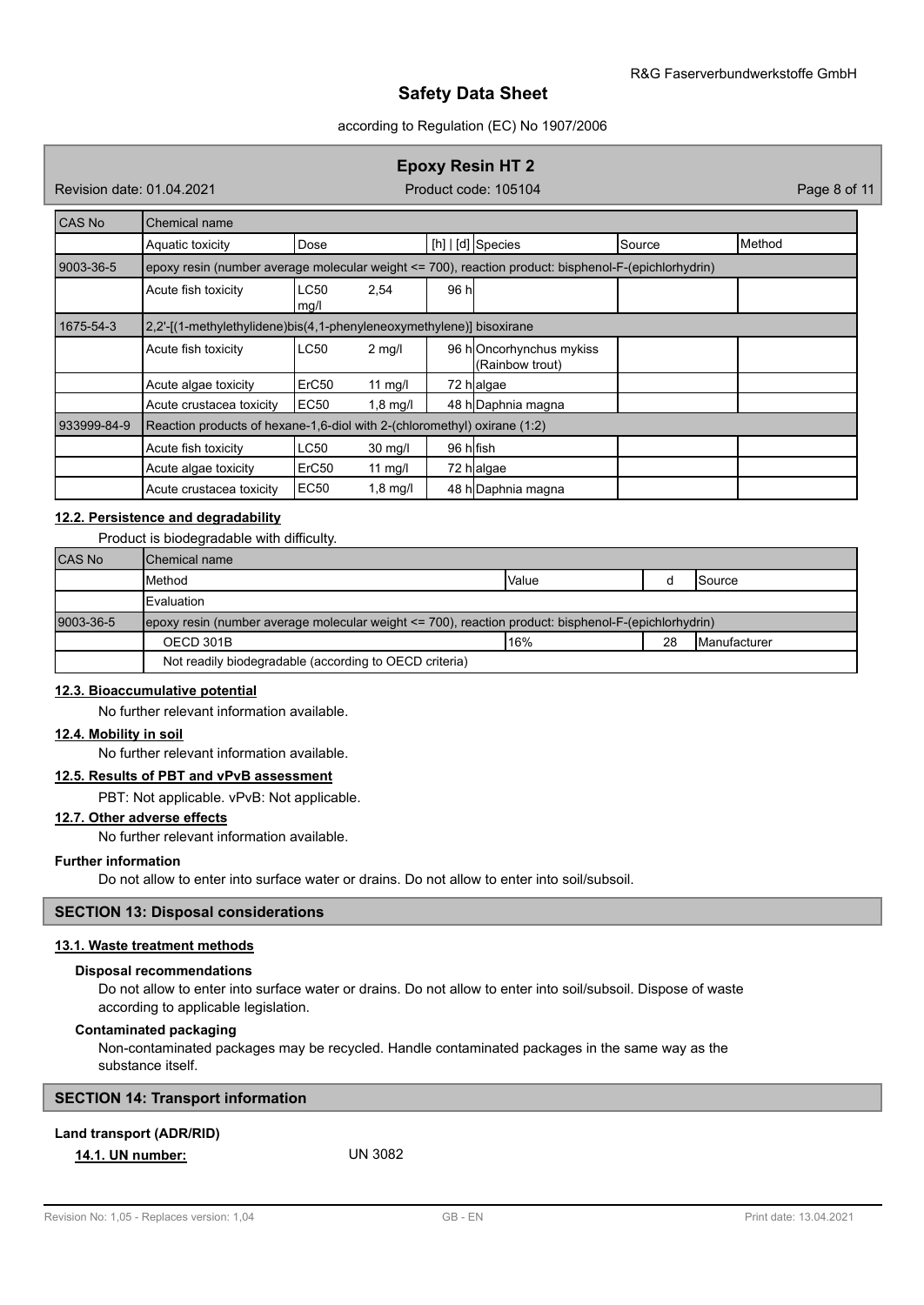according to Regulation (EC) No 1907/2006

| <b>Epoxy Resin HT 2</b>                                                              |                                                                                         |              |  |  |
|--------------------------------------------------------------------------------------|-----------------------------------------------------------------------------------------|--------------|--|--|
| Revision date: 01.04.2021                                                            | Product code: 105104                                                                    | Page 9 of 11 |  |  |
| 14.2. UN proper shipping name:                                                       | ENVIRONMENTALLY HAZARDOUS SUBSTANCE, LIQUID, N.O.S.<br>(Epoxidharz)                     |              |  |  |
| 14.3. Transport hazard class(es):                                                    | 9                                                                                       |              |  |  |
| 14.4. Packing group:                                                                 | $\mathbf{III}$                                                                          |              |  |  |
| Hazard label:                                                                        | 9                                                                                       |              |  |  |
|                                                                                      |                                                                                         |              |  |  |
| Classification code:                                                                 | M6                                                                                      |              |  |  |
| Limited quantity:                                                                    | 5L                                                                                      |              |  |  |
| Excepted quantity:                                                                   | E1                                                                                      |              |  |  |
| Transport category:                                                                  | 3                                                                                       |              |  |  |
| Hazard No:                                                                           | 90                                                                                      |              |  |  |
| <b>Marine transport (IMDG)</b>                                                       |                                                                                         |              |  |  |
| 14.1. UN number:                                                                     | <b>UN 3082</b>                                                                          |              |  |  |
| 14.2. UN proper shipping name:                                                       | ENVIRONMENTALLY HAZARDOUS SUBSTANCE, LIQUID, N.O.S.<br>(Epoxide resin) MARINE POLLUTANT |              |  |  |
| 14.3. Transport hazard class(es):                                                    | 9                                                                                       |              |  |  |
| 14.4. Packing group:                                                                 | $\mathbf{III}$                                                                          |              |  |  |
| Hazard label:                                                                        | 9                                                                                       |              |  |  |
|                                                                                      |                                                                                         |              |  |  |
| Marine pollutant:                                                                    | Ja                                                                                      |              |  |  |
| Limited quantity:<br>Excepted quantity:                                              | 5L<br>E1                                                                                |              |  |  |
| EmS:                                                                                 | F-A, S-F                                                                                |              |  |  |
| Air transport (ICAO-TI/IATA-DGR)                                                     |                                                                                         |              |  |  |
| 14.1. UN number:                                                                     | <b>UN 3082</b>                                                                          |              |  |  |
| 14.2. UN proper shipping name:                                                       | ENVIRONMENTALLY HAZARDOUS SUBSTANCE, LIQUID, N.O.S.<br>(epoxyd resin)                   |              |  |  |
| 14.3. Transport hazard class(es):                                                    | 9                                                                                       |              |  |  |
| 14.4. Packing group:                                                                 | Ш                                                                                       |              |  |  |
| Hazard label:                                                                        | 9                                                                                       |              |  |  |
|                                                                                      |                                                                                         |              |  |  |
| <b>Special Provisions:</b>                                                           | A97 A158                                                                                |              |  |  |
| Limited quantity Passenger:                                                          | 30 kg G                                                                                 |              |  |  |
| IATA-packing instructions - Passenger:<br>IATA-max. quantity - Passenger:            | 964<br>450L                                                                             |              |  |  |
| IATA-packing instructions - Cargo:                                                   | 964                                                                                     |              |  |  |
| IATA-max. quantity - Cargo:                                                          | 450L                                                                                    |              |  |  |
| Other applicable information (air transport)<br>E <sub>1</sub><br>Passenger-LQ: Y964 |                                                                                         |              |  |  |
| 14.5. Environmental hazards                                                          |                                                                                         |              |  |  |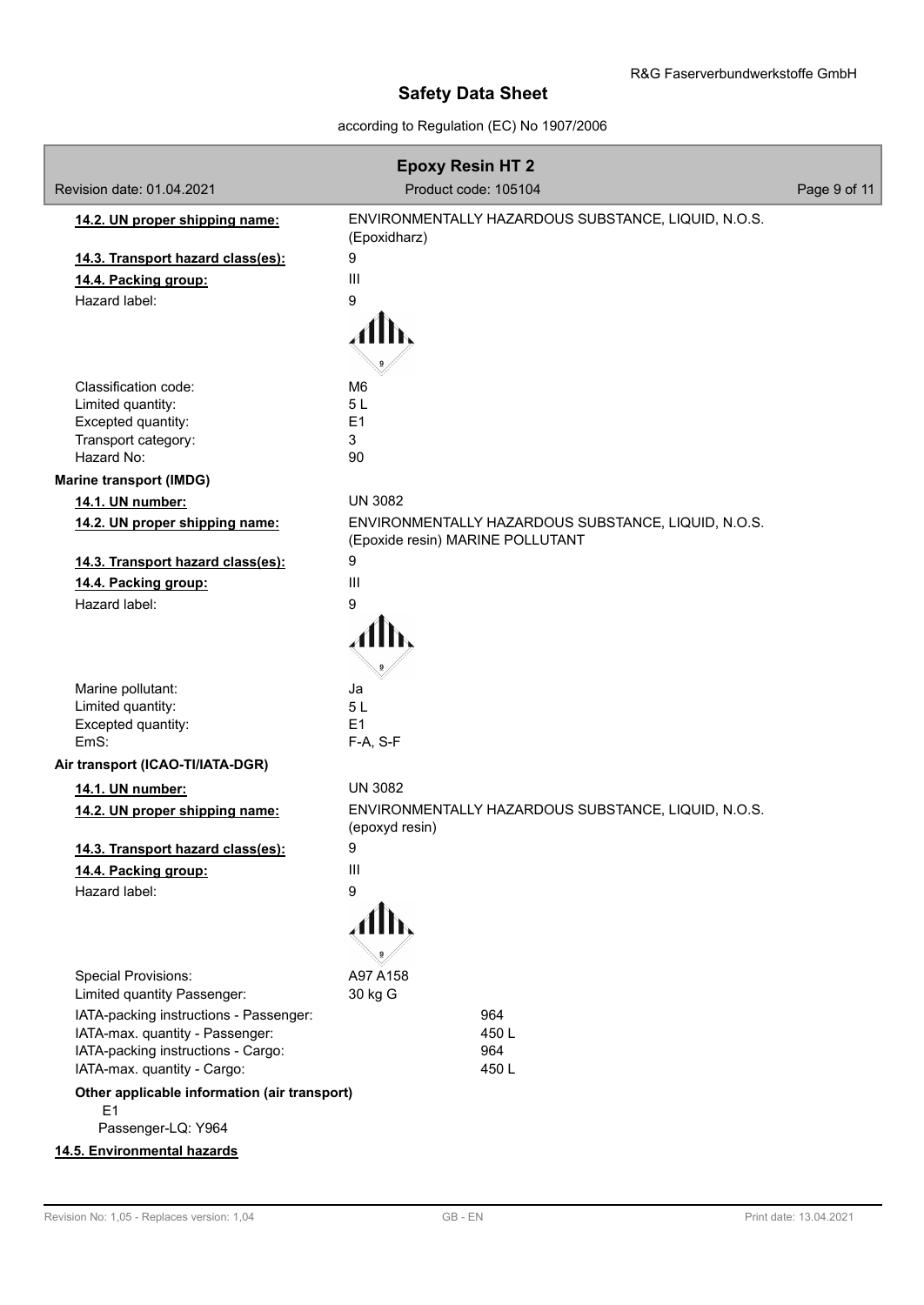# according to Regulation (EC) No 1907/2006

| <b>Epoxy Resin HT 2</b>                                                                              |                                                                                                                       |               |  |  |
|------------------------------------------------------------------------------------------------------|-----------------------------------------------------------------------------------------------------------------------|---------------|--|--|
| Revision date: 01.04.2021                                                                            | Product code: 105104                                                                                                  | Page 10 of 11 |  |  |
| ENVIRONMENTALLY HAZARDOUS:                                                                           | Yes                                                                                                                   |               |  |  |
| Danger releasing substance:                                                                          | The product contains environmentally hazardous substances:<br>bis[4(2,3-epoxypropoxy)phenyl]propane                   |               |  |  |
| 14.6. Special precautions for user                                                                   |                                                                                                                       |               |  |  |
| Attention: Various hazardous substances and objects                                                  |                                                                                                                       |               |  |  |
| 14.7. Maritime transport in bulk according to IMO instruments                                        |                                                                                                                       |               |  |  |
| not applicable                                                                                       |                                                                                                                       |               |  |  |
| <b>SECTION 15: Regulatory information</b>                                                            |                                                                                                                       |               |  |  |
| 15.1. Safety, health and environmental regulations/legislation specific for the substance or mixture |                                                                                                                       |               |  |  |
| EU regulatory information                                                                            |                                                                                                                       |               |  |  |
| Restrictions on use (REACH, annex XVII):<br>Entry 3                                                  |                                                                                                                       |               |  |  |
| National regulatory information                                                                      |                                                                                                                       |               |  |  |
| Employment restrictions:                                                                             | Observe restrictions to employment for juveniles according to the 'juvenile<br>work protection guideline' (94/33/EC). |               |  |  |
| Water hazard class (D):                                                                              | 2 - obviously hazardous to water                                                                                      |               |  |  |
| Skin resorption/Sensitization:                                                                       | Causes allergic hypersensitivity reactions.                                                                           |               |  |  |
| 15.2. Chemical safety assessment                                                                     |                                                                                                                       |               |  |  |
|                                                                                                      | Chemical safety assessments for substances in this mixture were not carried out.                                      |               |  |  |
| <b>SECTION 16: Other information</b>                                                                 |                                                                                                                       |               |  |  |
|                                                                                                      |                                                                                                                       |               |  |  |

#### **Changes**

This data sheet contains changes from the previous version in section(s): 2.

#### **Abbreviations and acronyms**

ADR: Accord européen sur le transport des marchandises dangereuses par Route

(European Agreement concerning the International Carriage of Dangerous Goods by Road )

IMDG: International Maritime Code for Dangerous Goods

IATA: International Air Transport Association

GHS: Globally Harmonized System of Classification and Labelling of Chemicals

EINECS: European Inventory of Existing Commercial Chemical Substances

ELINCS: European List of Notified Chemical Substances

CAS: Chemical Abstracts Service

LC50: Lethal concentration, 50%

LD50: Lethal dose, 50%

#### **Relevant H and EUH statements (number and full text)**

- H315 Causes skin irritation.
- H317 May cause an allergic skin reaction.
- H319 Causes serious eye irritation.
- H411 Toxic to aquatic life with long lasting effects.
- H412 Harmful to aquatic life with long lasting effects.
- EUH205 Contains epoxy constituents. May produce an allergic reaction.

# **Further Information**

The above information describes exclusively the safety requirements of the product and is based on our present-day knowledge. The information is intended to give you advice about the safe handling of the product named in this safety data sheet, for storage, processing, transport and disposal. The information cannot be